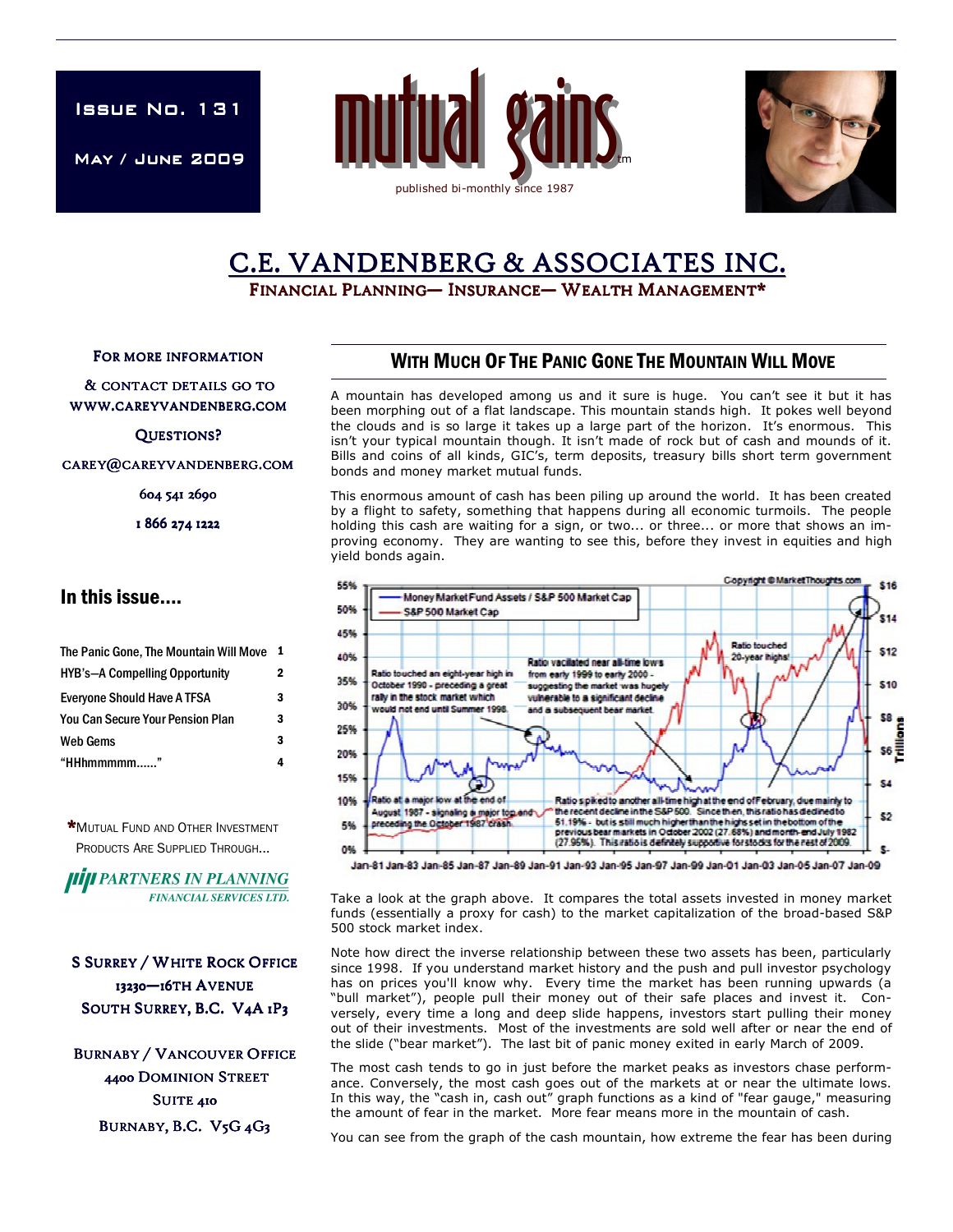#### Page 2

the current downturn. Simply put, there has never been another point in history where there has been such a dramatic shift in the ratio of cash to equities. That simply means opportunity to everyone who has cash to invest (or access to a cheap form of financing like a secured line of credit). The money will be made by those who are greedy when others are fearful.

This mountain of cash illustrates one of the strongest arguments for an eventual and potentially strong rebound in equities, particularly those equities that pay dividends, and as well, for investment grade corporate and high yield bonds that are currently paying high single to low double digit interest rates because you can buy them below their maturity values.

You'll notice in the graph that every time we've seen a similar mountain of cash holdings, there has been a market bottom. And it's easy to understand why it will happen again. This record level of cash is currently generating 1 to 3% return before taxes and inflation. Nobody is ever satisfied with this kind of meagre return for very long. Because of that, the money will move off the mountain soon. In fact, some of it already has.

The most successful investment managers in the world already have taken the cash in their portfolios and invested it in high quality holdings recognizing that the mountain of cash will avalanche, creating a tidal wave of rising investment prices.

Will there be further volatility? Almost certainly. Could the equity markets pull back? They most definitely will to some degree however that should be short lived as more and more signs of economic recovery create "green shoots". The mountain of cash will still be there and the longer time marches on the more courageous people will become with the paltry interest they are earning on their piece of this mountain of cash. Again, most everyone becomes courageous when it's too late.

It very much looks like we are at an inflection point. It is evident to me that the most financially successful clients of mine are starting to realize this, and they're entering the market before the majority of other investors move their cash "off the mountain. These people aren't successful simply because they have superior intelligence. That isn't it at all. It is their superior temperament. They stick to decisions they have made on investments that made sense in the past and they are opportunistic by making additional investments when the masses can't see the forest from the trees.

Over the past 22 years, I've noticed the following characteristics among the most successful investors and my most financially successful clients:

They are contrarians. They don't follow the crowd. I've seen this evident most recently in the cash coming in from these clients. They are following Warren Buffett's advice, to become fearful when others are greedy, and greedy when others are fearful.

- They see opportunities sooner and they act quicker.
- They think longer term. They have a vivid picture of how they want their future to look, and they act today accordingly.
- They have more courage but they are not smarter. They are like everyone else in intellect. The difference is in their discipline to make what many would view as a bold decision.

Getting back to that Mount Everest of cash. At virtually 0% interest it is only a matter of time before this money starts looking for a new home. Looking at Mr. Market's mood since early March, some of it has already and over time, there will I'm sure be more to come.

## GET 5—13% INTEREST\* ON HIGH YIELD BONDS

Currently you can get a high 5—13% interest yield\* on a relatively low risk portfolio of high yield bonds. Much of the new investment dollars I have seen come in are being allocated to this area and it's not coming in by a few thousand dollars per client. It's coming in in the hundreds of thousands of dollars at a time. It is so, not because high yield bonds simply sounds good but because they mathematically makes sense.

#### "Twenty years from now, you will be more disappointed by the things that you didn't do than by the ones you did do." Mark Twain

These high yield bonds are selling for below their par or maturity value. This means you are buying the bonds at a discount to what will be paid when the bonds mature. Example: Recession Resistant Co. bonds. The bonds were initially offered to the public Much bad news priced in



in 2004 at \$1,000 paying 6% interest until 2012 or \$60 of interest per year for each \$1,000 investment. When the panic hit many people sold their RR Co. Bonds for whatever they could get for them and in some cases were willing to take as little as \$550 for each \$1,000 they invested in 2004. With the calming over the past couple of months they are now selling for \$700 per \$1,000. RR Co. is still paying the \$60 interest. You as an intelligent investor can buy these bonds for \$700 and the company now pays YOU the \$60 interest. This works out to an interest yield of 8.6%. This isn't "too good to be true" just a buyers opportunity that a panicked market has created.

The risk you will lose money will ultimately be dependant on how bad the economy will get. If you strongly believe that we are going into a period where the Great Depression will look tame by comparison then holding cash is definitely the best option. In fact, I'd go further than that. Sell your home because that the value of that too will be greatly eroded as things get worse. However, if you like me and many others, believe that al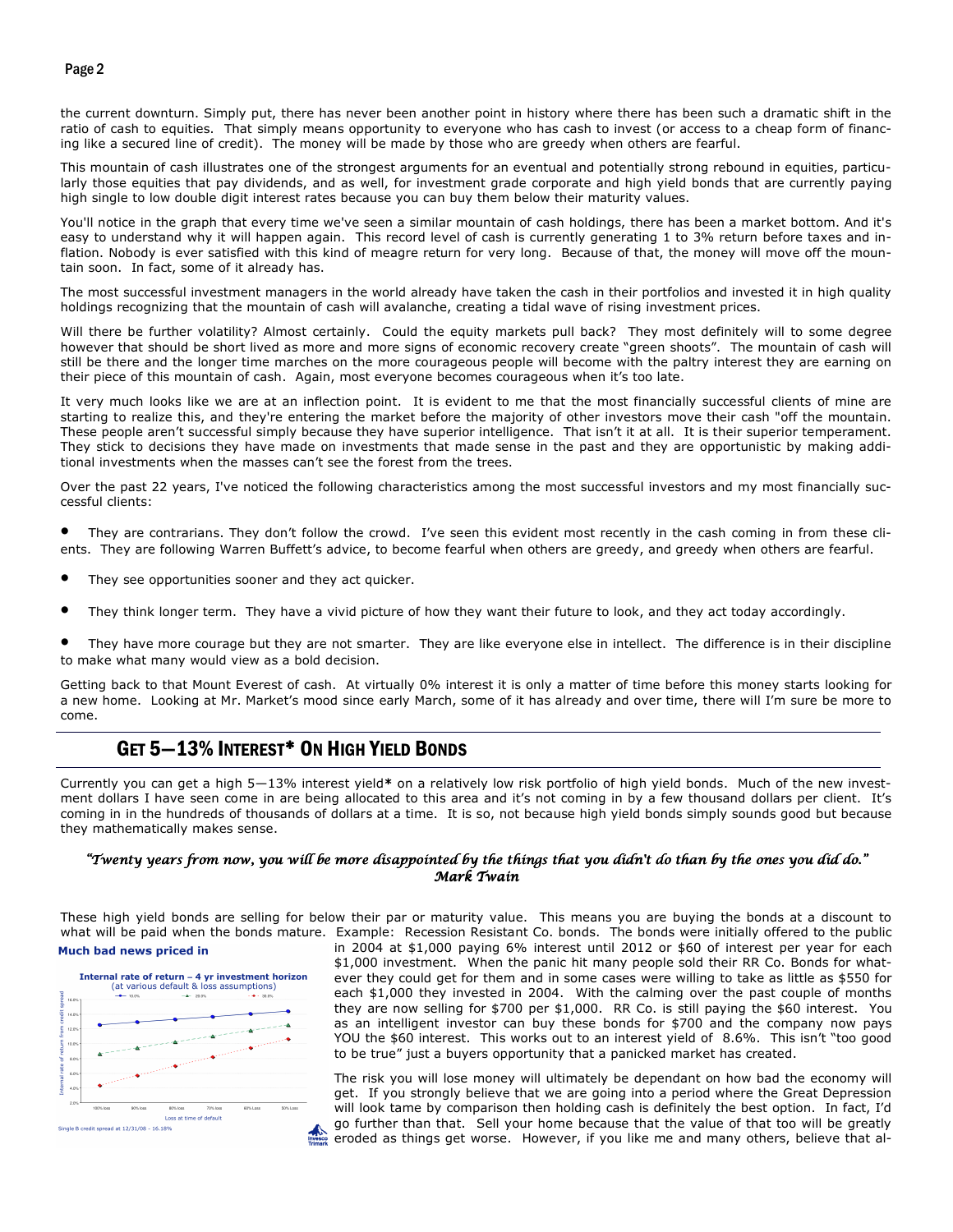though this recession may get more painful, the chance of it getting Depressionary is not likely then I'd strongly suggest the following. Redeploy the cash you have sitting on the sidelines into a portfolio of high yield bonds. The combination of interest and capital gains you reap over the next few years could be in the low to teens per year. If by chance, things do get closer to Depression like than we expect then you should still reap approximately 4% per year over the next few years. That is a calculated downside, downside that is quite easily tolerable for most anyone. \*\* Morningstar

#### A GUARANTEED 5% RETIREMENT INCOME FOR LIFE

If you are retired and depend on the interest you get from your bank deposits, bonds etc then I'm sure you are not especially enamoured with the rates being offered to you. The best 5 year GIC rate I can get for clients currently is 4.0% (as of June 9th). Rates for 1 to 4 years are generally in the 1 to 2% per year range although for my clients we can secure rates of 2.4 to 3.75%. However, no matter how you slice it, rates are simply too low for many people.

With the Bank of Canada saying they will hold their overnight rate at 0.25% until mid 2010 you either have to hold your breath as long as you can, which could be a few years still or look at other secure options.

First thing to consider is the tax on your interest income. For retired people this tax comes in 3 forms. Number 1 is income tax. For most people this will be somewhere between 20% to 44%. Number 2 are Old Age Security "claw backs". If your income is over \$66,335, for each dollar of taxable income above that your OAS is clawed back \$0.15. In other words, the OAS claw back is actually another 15% tax. Number 3 are probate fees. In B.C. most people will pay just under 1.4%. So, if you are in the highest tax bracket you are paying tax at a rate of 59% each and every year plus an additional 1.4% on your entire investment / estate when you die. Frankly, tax in the 60% range is highly excessive however, you don't have to pay that nor should you. All we need to do is structure things in a way where you can maintain 1) The Security of Your Money, 2) Stabilize AND Increase your Income PLUS, 3) Lower your Taxes significantly.

The most popular way to do this is using a Guaranteed Minimum Withdrawal Benefit (GMWB) plan. What you get is a guaranteed 5% income for life. It can definitely go up but it can never go down. Only a very small part of that income is taxable. Because of that you would be reducing or eliminating your OAS clawbacks. In other words, you would get more income from the GMWB plan AND you would be getting more in OAS every month. Also, because it is through an insurance company, you can name beneficiaries. Doing this allows the money you have in the GMWB plan to bypass probate when you die thus saving another 1.4%.

Another way to achieve similar results are through an insured annuity or what we financial planners call a "back to back annuity". The income you get for life can be higher than5% however you are giving up flexibility. The increased income, getting more on your OAS and not having to pay probate fees are all still there.

Currently there are 5 life insurance companies (I work with all of them) that offer GMWB plans and many more that do insured annuities. The world is your oyster. All you need to do is step onto the sand and you'll find many choices.

## SAVE THOUSANDS OF \$'S ON YOUR HEALTH EXPENSES

I've just finished spending a few thousand dollars on my teeth. The pain of paying is frankly more than the pain of getting the work done. Thankfully I have a Private Health Services Plan set up which has really lessened the financial pain.

I am self employed and pay for my own extraordinary medical expenses. Many of my clients are in the same self employment boat. Because of that, I thought I would AGAIN bring up why anyone who is self employed should have a PHSP set up.

Example: A self employed management consultant serves a variety of clients. He is the only employee of his company. His wife has chosen to stay home with their 2 young children. This year their family had 4 dental visits, a handful of prescription medications, 2 chiropractor visits, and one new pair of glasses. The total costs for these came to \$3,400. With a 40% marginal tax rate and using the PHSP he saves \$2,100 of tax in total\*\* because he can pay the costs through his company. This is much better than having to take out \$5,700 out of his company and pay the personal income tax of \$2,300. He could only do this with a PHSP (\*\*the \$200 difference is the approximate administration costs charged by the PHSP).

#### WEB GEMS

MAPQUEST — may seem like a well known site, but seeing as we are entering the time of year when people tend to do a bit more travelling, particularly driving vacations, I thought www.mapquest.com was apropos. I recently used mapquest to plan an 8 day summer driving holiday. Although I have a GPS which will help when I'm actually driving, planning ahead using mapquest gives me a good indication of the driving times. Also, I can print out the directions and the map showing the whole trip. It also lets me get a satellite shot, which you can zoom in on, to get an idea what any particular area or spot looks like.

BIKELY- is a site you definitely will want to refer to if you enjoy cycling. Click on www.bikely.com and you can find a continually added to list of suggested routes for cycling, contributed by fellow cyclists. You can search by area and the distance you want to ride. Your search will give you a list of trips. Choose one with the kind of terrain you want to do (ie. Onroad, Smooth, Intermediate, Low Traffic, Urban). Click on the route and it shows the map of the area with a line showing where you will be cycling. My search in Vancouver listed 694 routes. You can narrow it down from there. Strap your bike onto your car, drive to the area and ride the route you've chosen. If you take a driving trip outside your own city, take your bikes with you and do a search on www.bikely.com when you get to your vacation destination. The world looks much different on a bike.